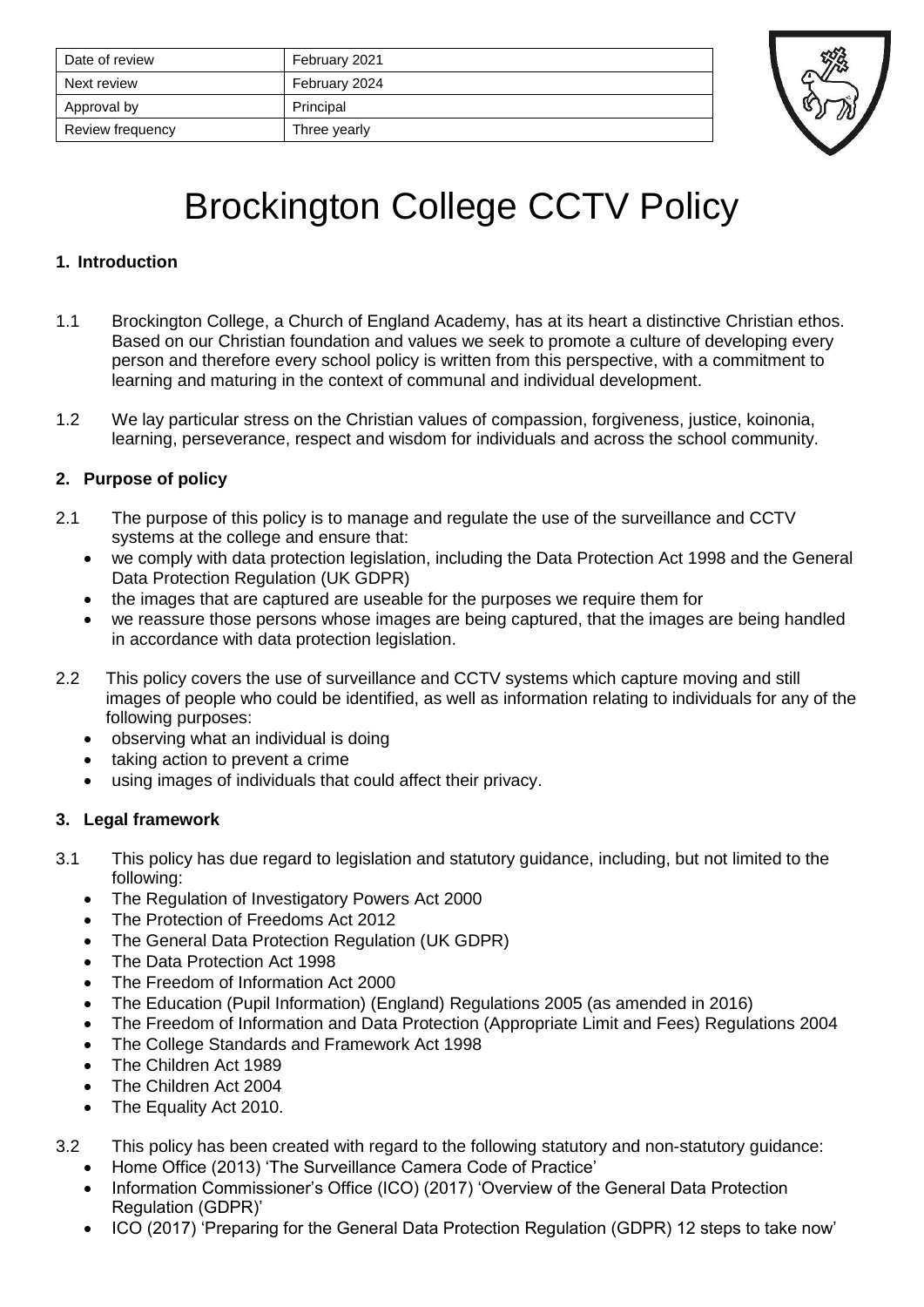- ICO (2017) 'In the picture: A data protection code of practice for surveillance cameras and personal information'.
- 3.3 This policy operates in conjunction with the following college policies:
	- Challenging Behaviour and Violence at Work Policy
	- Data Protection Policy.

## **4. Definitions**

- 4.1 For the purpose of this policy, a set of definitions will be outlined, in accordance with the surveillance code of conduct.
	- Surveillance monitoring the movements and behaviour of individuals; this can include video, audio or live footage. For the purpose of this policy only video and audio footage will be applicable.
	- Overt surveillance any use of surveillance for which authority does not fall under the Regulation of Investigatory Powers Act 2000.
	- Covert surveillance any use of surveillance which is intentionally not shared with the subjects it is recording. Subjects will not be informed of such surveillance.
- 4.2 Brockington College does not condone the use of covert surveillance when monitoring the college's staff, students and/or volunteers. Covert surveillance will only be operable in extreme circumstances.
- 4.3 Any overt surveillance footage will be clearly signposted around the college.

## **5. Roles and responsibilities**

- 5.1 The role of the data protection officer (DPO) includes:
	- dealing with freedom of information requests and subject access requests (SAR) in line with legislation, including the Freedom of Information Act 2000
	- ensuring that all data controllers at the college handle and process surveillance and CCTV footage in accordance with data protection legislation
	- ensuring that surveillance and CCTV footage is obtained in line with legal requirements
	- ensuring consent is clear, positive and unambiguous. Pre-ticked boxes and answers inferred from silence are non-compliant with the UK GDPR
	- ensuring that surveillance and CCTV footage is destroyed in line with legal requirements when it falls outside of its retention period
	- keeping comprehensive and accurate records of all data processing activities, including surveillance and CCTV footage, detailing the purpose of the activity and making these records public upon request
	- informing data subjects of how their data captured in surveillance and CCTV footage will be used by the college, their rights for the data to be destroyed and the measures implemented by the college to protect individuals' personal information
	- preparing reports and management information on the college's level of risk related to data protection and processing performance
	- reporting to the highest management level of the college, eg the governing board
	- abiding by confidentiality requirements in relation to the duties undertaken while in the role
	- monitoring the performance of the college's privacy impact assessment (PIA), and under the UK GDPR the data protection impact assessment (DPIA), and providing advice where requested
	- presenting reports regarding data processing at the college to senior leaders and the governing board.
- 5.2 Brockington College, as the corporate body, is the data controller. The governing board of Brockington College therefore has overall responsibility for ensuring that records are maintained, including security and access arrangements in accordance with regulations.
- 5.3 The operations manager deals with the day-to-day matters relating to data protection and thus, for the benefit of this policy will act as the data controller. The role of the data controller: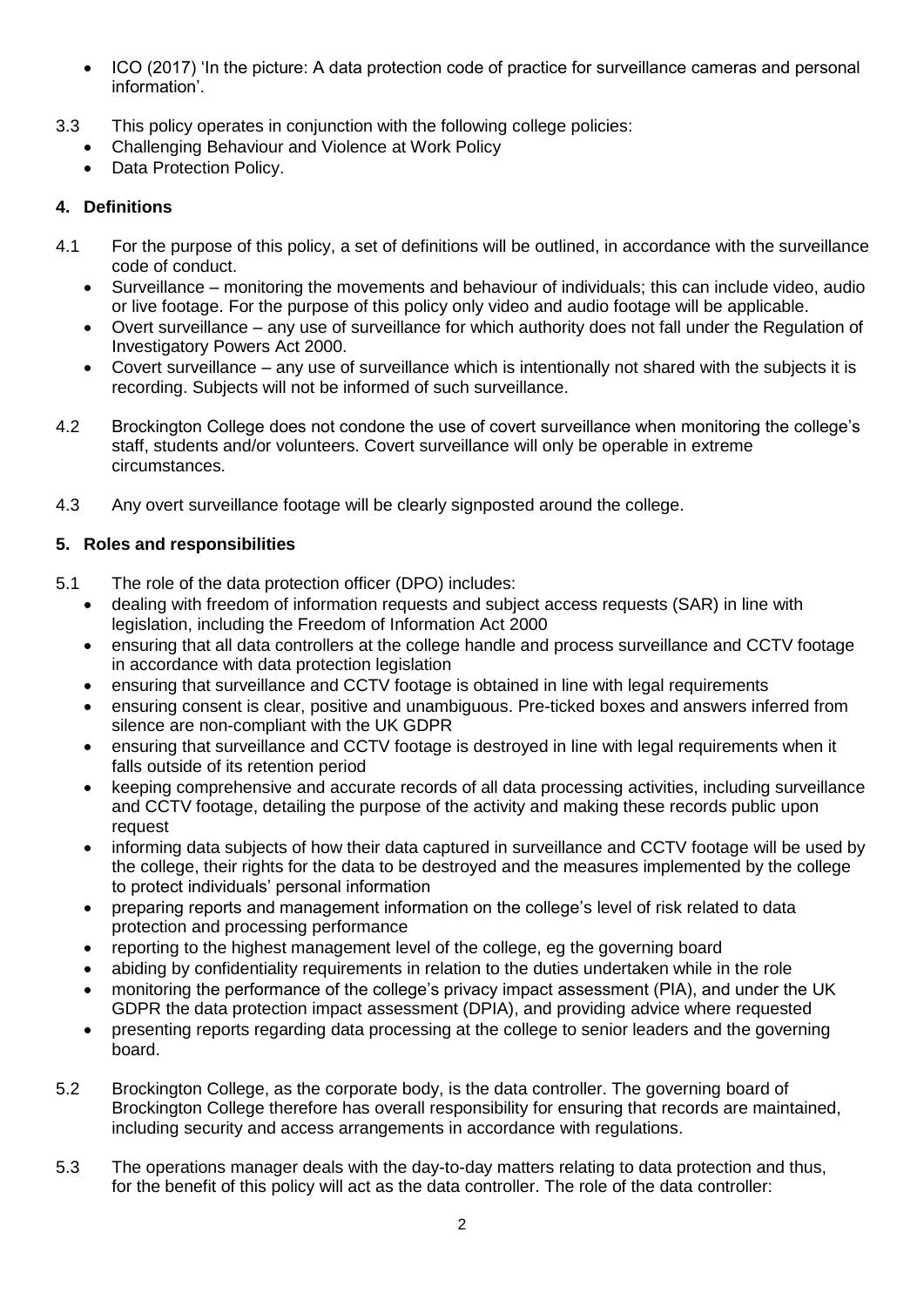- processing surveillance and CCTV footage legally and fairly
- collecting surveillance and CCTV footage for legitimate reasons and ensuring that it is used accordingly
- collecting surveillance and CCTV footage that is relevant, adequate and not excessive in relation to the reason for its collection
- ensuring that any surveillance and CCTV footage identifying an individual is not kept for longer than is necessary
- protecting footage containing personal data against accidental, unlawful destruction, alteration and disclosure – especially when processing over networks.

5.4 The role of the principal includes:

- meeting with the DPO to decide where CCTV is needed to justify its means
- conferring with the DPO with regard to the lawful processing of the surveillance and CCTV footage
- reviewing the Surveillance and CCTV Policy to ensure it is compliant with current legislation
- monitoring legislation to ensure the college is using surveillance fairly and lawfully
- communicating any changes to legislation with all members of staff.

#### **6. Purpose and justification**

- 6.1 The college will only use surveillance cameras for the safety and security of the college and its staff, students and visitors.
- 6.2 Surveillance will be used as a deterrent for violent behaviour and damage to the college.
- 6.3 The college will only conduct surveillance as a deterrent and under no circumstances will the surveillance and only where explicitly stated (section 6) will CCTV cameras be present in classrooms. Under no circumstance will cameras be present in any changing facility.
- 6.4 If the surveillance and CCTV systems fulfil their purpose and are no longer required the college will deactivate them.

## **7. The data protection principals**

- 7.1 Data collected from surveillance and CCTV will be:
	- processed lawfully, fairly and in a transparent manner in relation to individuals
		- collected for specified, explicit and legitimate purposes and not further processed in a manner that is incompatible with those purposes; further processing for archiving purposes in the public interest, scientific or historical research purposes or statistical purposes shall not be considered to be incompatible with the initial purposes
	- adequate, relevant and limited to what is necessary in relation to the purposes for which they are processed
	- accurate and, where necessary, kept up-to-date; every reasonable step will be taken to ensure that personal data that are inaccurate, having regard to the purposes for which they are processed, are erased or rectified without delay
	- kept in a form which permits identification of data subjects for no longer than is necessary for the purposes for which the personal data are processed; personal data may be stored for longer periods, insofar as the personal data will be processed solely for archiving purposes in the public interest, scientific or historical research purposes or statistical purposes, subject to implementation of the appropriate technical and organisational measures required by the UK GDPR in order to safeguard the rights and freedoms of individuals
	- processed in a manner that ensures appropriate security of the personal data, including protection against unauthorised or unlawful processing and against accidental loss, destruction or damage, using appropriate technical or organisational measures.

## **8. Objectives**

- 8.1 The surveillance system will be used to:
	- maintain a safe environment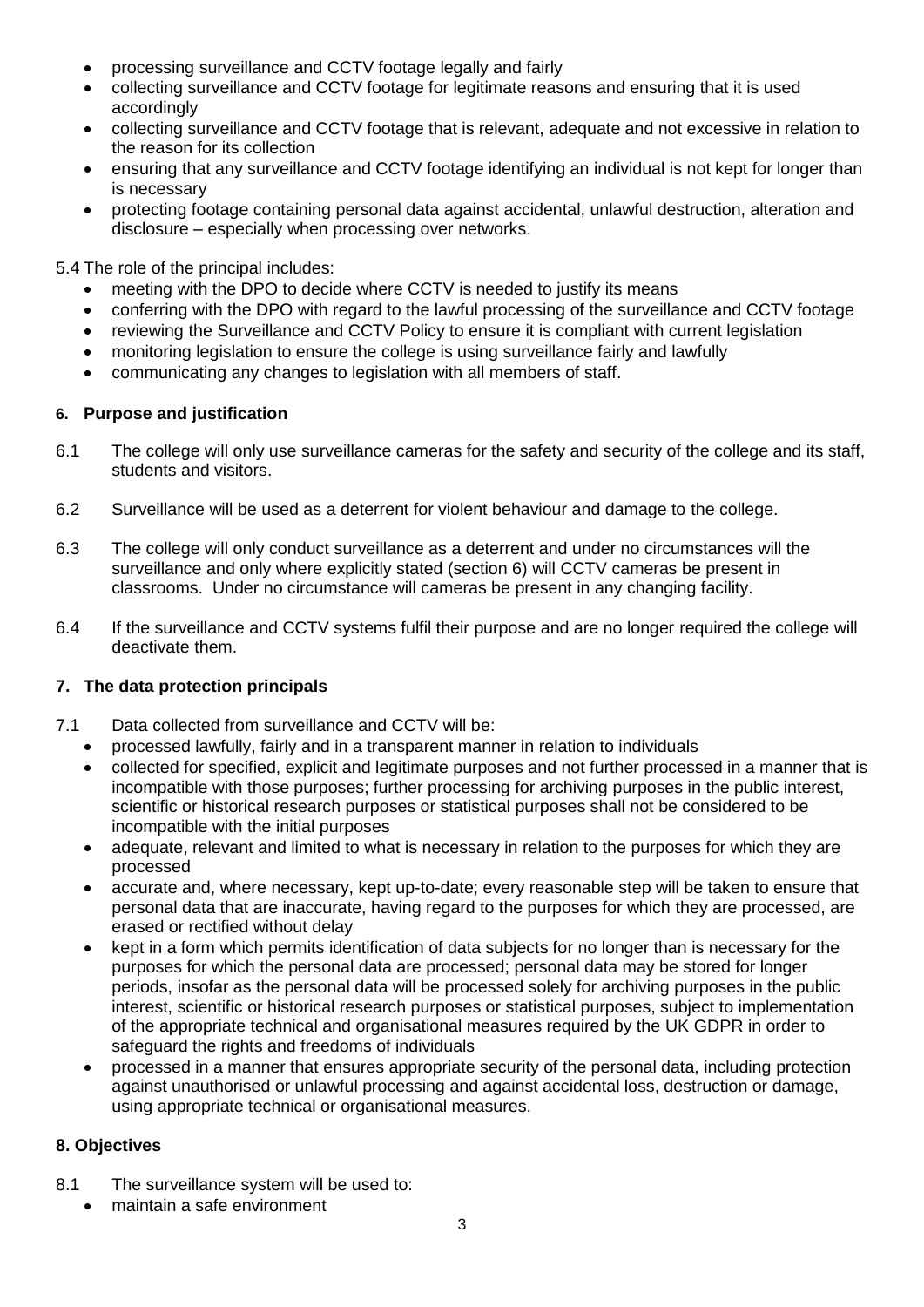- ensure the welfare of students, staff and visitors
- deter criminal acts against persons and property
- assist the police in identifying persons who have committed an offence.

In the following locations:

- main building entrances, exits, courtyards (internal / external), office areas, corridors, car parks (retention period – approximately 7 – 10 days)
- HORSA entrances, exit, workshops, classrooms, car parks (approximately 7-14 days)
- portakabin entrances, exits, corridors, IT suites (approximately 14-21 days).

#### **7. Protocols**

- 7.1 The surveillance system will be registered with the ICO in line with data protection legislation.
- 7.2 The surveillance system is a closed digital system which does not record audio.
- 7.3 Warning signs have been placed throughout the premises where the surveillance system is active, as mandated by the ICO's Code of Practice.
- 7.4 The surveillance system has been designed for maximum effectiveness and efficiency; however, the college cannot guarantee that every incident will be detected or covered and 'blind spots' may exist.
- 7.5 The surveillance system will not be trained on individuals unless an immediate response to an incident is required.
- 7.6 The surveillance system will not be trained on private vehicles or property outside the perimeter of the college.

#### **8. Security**

- 8.1 Access to the surveillance system, software and data will be strictly limited to authorised operators and will be password protected.
- 8.2 The college's authorised CCTV system operators are:
	- premises team
	- head of years
	- pastoral managers
	- senior leadership team
	- IT support.
- 8.3 The main control facility is kept secure and locked when not in use.
- 8.4 If, in exceptional circumstances, covert surveillance is planned, or has taken place, copies of the Home Office's authorisation forms will be completed and retained.
- 8.5 Surveillance and CCTV systems will be tested for security flaws annually to ensure that they are being properly maintained at all times.
- 8.6 Surveillance and CCTV systems will not be intrusive.
- 8.7 The DPO and principal will decide when to record footage, eg a continuous loop will be recorded at each location.
- 8.8 Any unnecessary footage captured will be securely deleted from the college system.
- 8.9 Any cameras that present faults will be repaired immediately as to avoid any risk of a data breach.
- 8.10 The CCTV system can be accessed on the personal computers of the site manager and CAB Room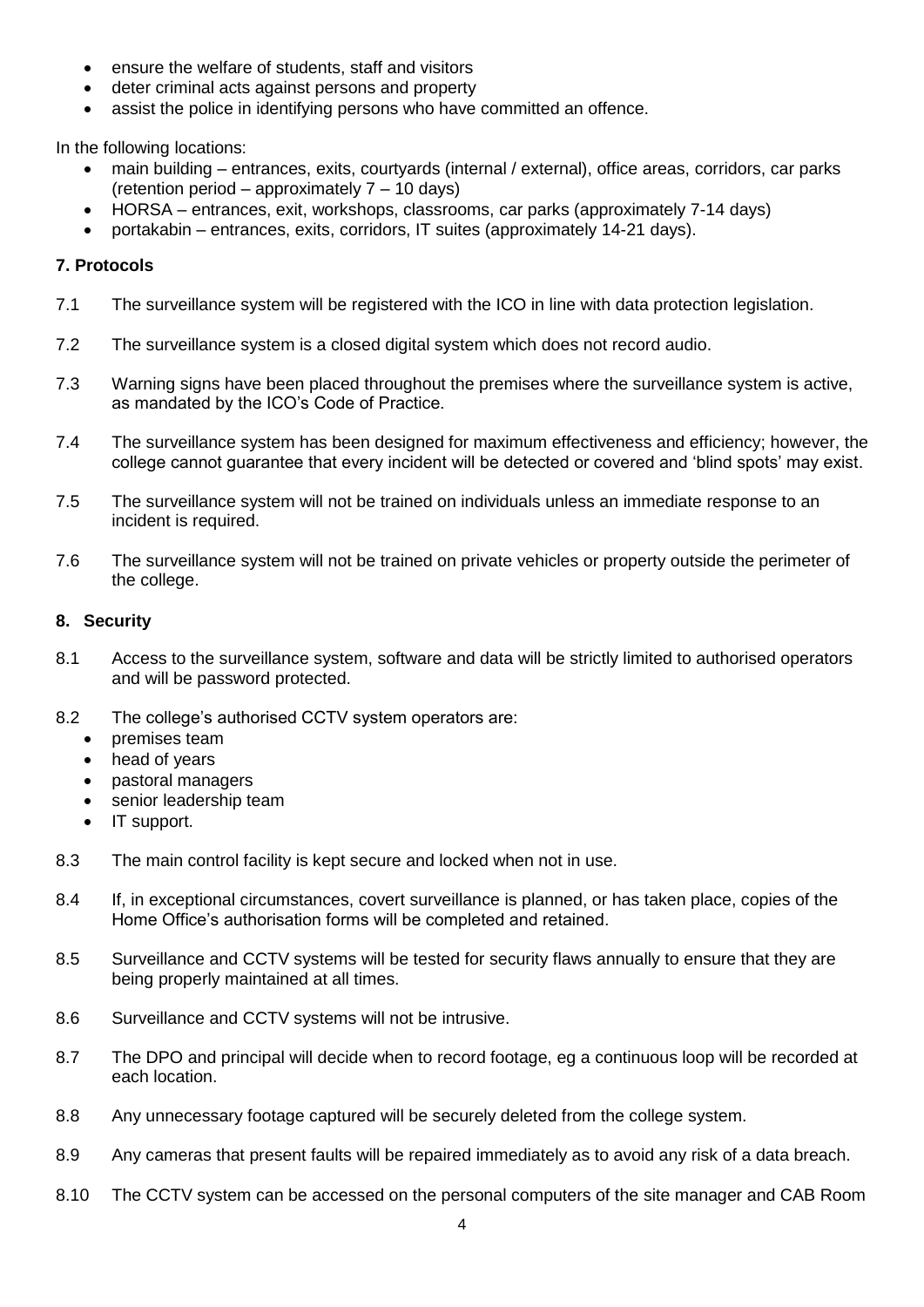B (location used by all staff other than the premises team).

### **9. Privacy by design**

- 9.1 The use of surveillance cameras and CCTV will be critically analysed using a DPIA.
- 9.2 A DPIA will be reviewed prior to the installation of any additional surveillance and CCTV system equipment.
- 9.3 If the DPIA reveals any potential security risks or other data protection issues, the college will ensure they have provisions in place to overcome these issues.
- 9.4 The college will ensure that the installation of the surveillance and CCTV systems will always justify its means.
- 9.5 If the use of a surveillance and CCTV system is too privacy intrusive, the college will seek alternative provision.

#### **10. Retention – exceptional circumstances**

- 10.1 Where retention is needed beyond the standard retention period, video files may be exported by one of the staff members detailed above and stored in a specified location on the network. Files in this area:
	- are only accessible by individuals documented within this policy
	- must be logged using the supplied spreadsheet including date exported, and date to be deleted
	- should be removed as soon as no longer required.

#### **11. Code of practice**

- 11.1 The college understands that recording images of identifiable individuals constitutes as processing personal information, so it is done in line with data protection principles.
- 11.2 The college notifies all stduents, staff and visitors of the purpose for collecting surveillance data via signs in the college grounds where cameras are based. CCTV cameras are only placed where they do not intrude on anyone's privacy and are necessary to fulfil their purpose.
- 11.3 All surveillance footage will be kept in line with the indicated retention periods above for security purposes; the principal and the data controller are responsible for keeping the records secure and allowing access.
- 11.4 The college has a surveillance system for the purpose of the prevention and detection of crime and the promotion of the health, safety and welfare of staff, pupils and visitors. The surveillance and CCTV system is owned by the college and images from the system are strictly controlled and monitored by authorised personnel only.
- 11.5 The college will ensure that the surveillance and CCTV system is used to create a safer environment for staff, students and visitors to the college, and to ensure that its operation is consistent with the obligations outlined in data protection legislation.
- 11.6 The surveillance and CCTV system will:
	- be designed to take into account its effect on individuals and their privacy and personal data
	- be transparent and include a contact point, the DPO, through which people can access information and submit complaints
	- have clear responsibility and accountability procedures for images and information collected, held and used
	- have defined policies and procedures in place which are communicated throughout the college.
	- only keep images and information for as long as required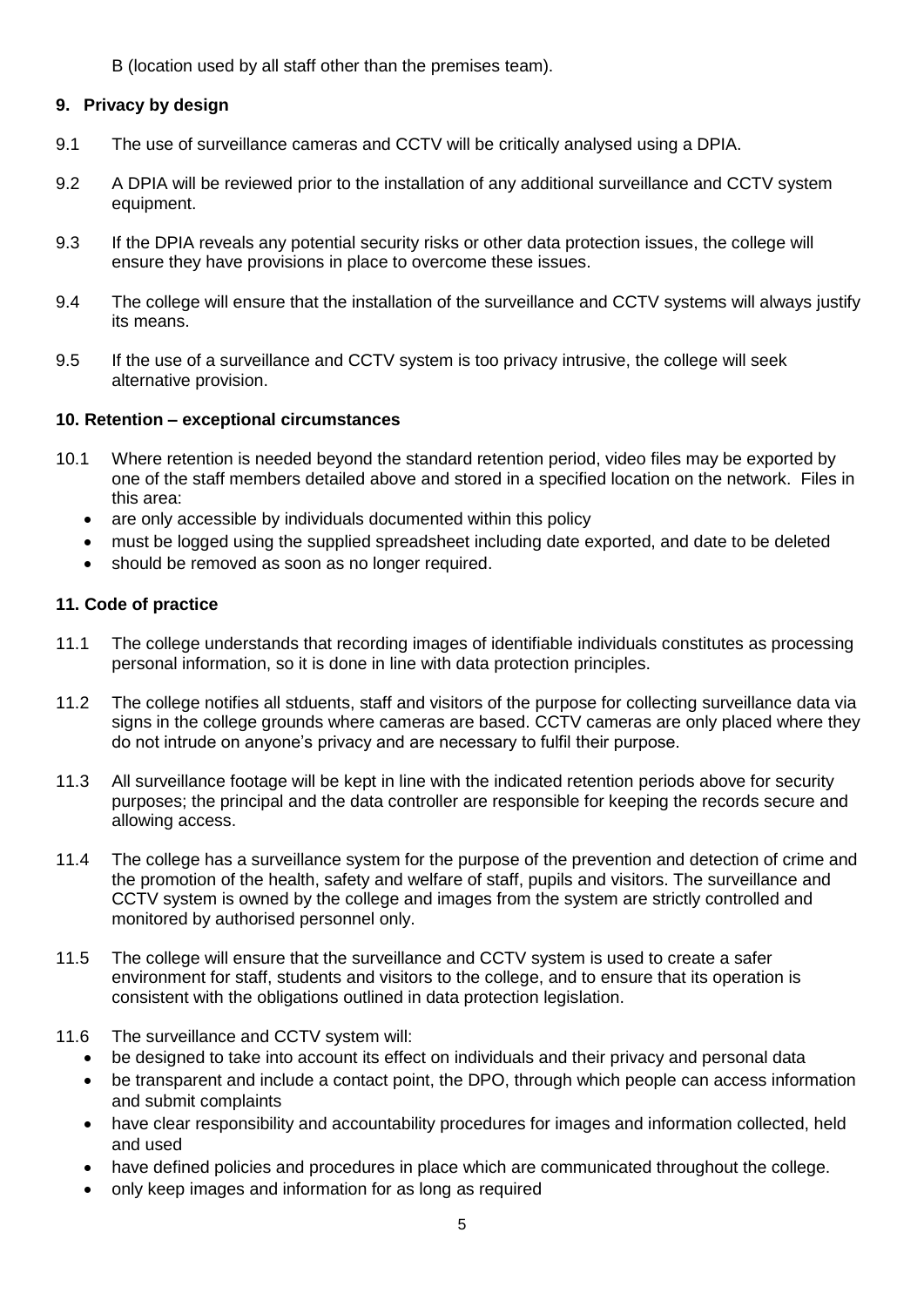- restrict access to retained images and information with clear rules on who can gain access.
- consider all operational, technical and competency standards, relevant to the surveillance and CCTV system and its purpose, and work to meet and maintain those standards in accordance with the law
- be subject to stringent security measures to safeguard against unauthorised access.
- be regularly reviewed and audited to ensure that policies and standards are maintained.
- only be used for the purposes for which it is intended, including supporting public safety, the protection of students, staff and volunteers, and law enforcement. Be accurate and well maintained to ensure information is up-to-date.

#### **12. Access**

- 12.1 Under the UK GDPR, individuals have the right to obtain confirmation that their personal information is being processed.
- 12.2 All disks containing images belong to, and remain the property of, the college. Individuals have the right to submit a SAR to gain access to their personal data in order to verify the lawfulness of the processing. The college will verify the identity of the person making the request before any information is supplied.
- 12.3 A copy of the information will be supplied to the individual free of charge; however, the college may impose a 'reasonable fee' to comply with requests for further copies of the same information.
- 12.4 Where a SAR has been made electronically, the information will be provided in a commonly used electronic format. Requests by persons outside the college for viewing or copying disks, or obtaining digital recordings, will be assessed by the principal, who will consult the DPO, on a caseby-case basis with close regard to data protection and freedom of information legislation.
- 12.5 Where a request is manifestly unfounded, excessive or repetitive, a reasonable fee will be charged. All fees will be based on the administrative cost of providing the information. All requests will be responded to without delay and at the latest, within one month of receipt.
- 12.6 In the event of numerous or complex requests, the period of compliance will be extended by a further two months. The individual will be informed of this extension, and will receive an explanation of why the extension is necessary, within one month of the receipt of the request.
- 12.7 Where a request is manifestly unfounded or excessive, the college holds the right to refuse to respond to the request. The individual will be informed of this decision and the reasoning behind it, as well as their right to complain to the ICO and to a judicial remedy, within one month of the refusal.
- 12.8 In the event that a large quantity of information is being processed about an individual, the college will ask the individual to specify the information the request is in relation to. It is important that access to, and disclosure of, the images recorded by surveillance and CCTV footage is restricted and carefully controlled, not only to ensure that the rights of individuals are preserved, but also to ensure that the chain of evidence remains intact, should the images be required for evidential purposes.
- 12.9 Releasing the recorded images to third parties will be permitted only in the following limited and prescribed circumstances, and to the extent required or permitted by law:
	- the police where the images recorded would assist in a specific criminal inquiry
	- prosecution agencies such as the Crown Prosecution Service (CPS)
	- relevant legal representatives such as lawyers and barristers
	- persons who have been recorded and whose images have been retained where disclosure is required by virtue of data protection legislation and the Freedom of Information Act 2000
	- for insurance (RPA) purposes.